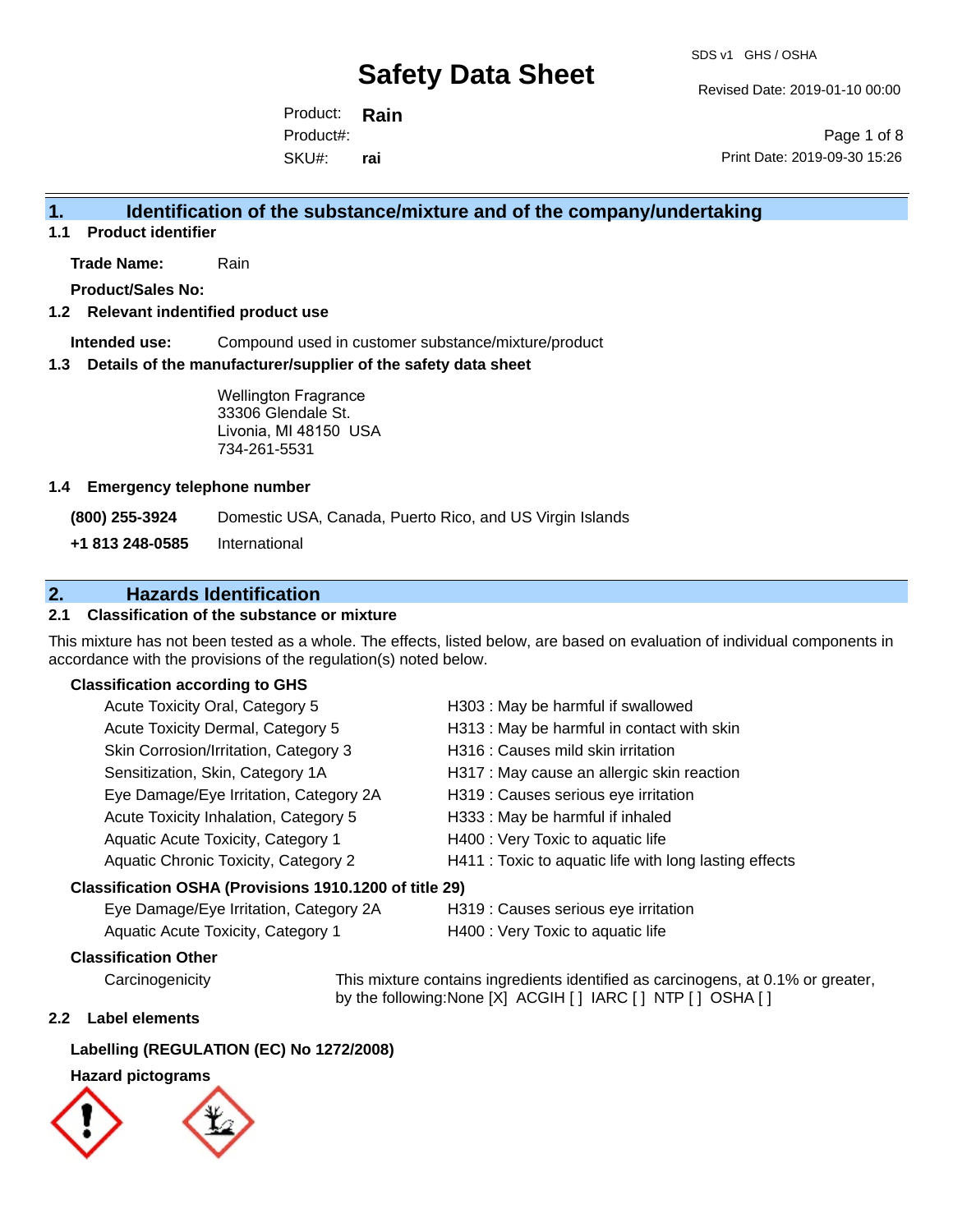Revised Date: 2019-01-10 00:00

Product: **Rain** SKU#: Product#: **rai**

Page 2 of 8 Print Date: 2019-09-30 15:26

| <b>Signal Word: Warning</b>     |                                                                                                                                  |
|---------------------------------|----------------------------------------------------------------------------------------------------------------------------------|
| <b>Hazard statments</b>         |                                                                                                                                  |
| H <sub>303</sub>                | May be harmful if swallowed                                                                                                      |
| H <sub>313</sub>                | May be harmful in contact with skin                                                                                              |
| H316                            | Causes mild skin irritation                                                                                                      |
| H317                            | May cause an allergic skin reaction                                                                                              |
| H <sub>3</sub> 19               | Causes serious eye irritation                                                                                                    |
| H333                            | May be harmful if inhaled                                                                                                        |
| H400                            | Very Toxic to aquatic life                                                                                                       |
| H411                            | Toxic to aquatic life with long lasting effects                                                                                  |
| <b>Precautionary Statements</b> |                                                                                                                                  |
| <b>Prevention:</b>              |                                                                                                                                  |
| P264                            | Wash hands thoroughly after handling                                                                                             |
| P <sub>272</sub>                | Contaminated work clothing should not be allowed out of the workplace                                                            |
| P <sub>273</sub>                | Avoid release to the environment                                                                                                 |
| <b>Response:</b>                |                                                                                                                                  |
| $P302 + P352$                   | IF ON SKIN: Wash with soap and water                                                                                             |
| $P304 + P312$                   | IF INHALED: Call a POISON CENTER or doctor/physician if you feel unwell                                                          |
| $P305 + P351 + P338$            | IF IN EYES: Rinse cautiously with water for several minutes Remove contact lenses if<br>present and easy to do. continue rinsing |
| P312                            | Call a POISON CENTER or doctor/physician if you feel unwell                                                                      |
| $P333 + P313$                   | If skin irritation or a rash occurs: Get medical advice/attention                                                                |
| $P337 + P313$                   | If eye irritation persists: Get medical advice/attention                                                                         |
| P363                            | Wash contaminated clothing before reuse                                                                                          |
| P391                            | <b>Collect Spillage</b>                                                                                                          |

### **2.3 Other Hazards**

## **no data available**

## **3. Composition/Information on Ingredients**

## **3.1 Mixtures**

This product is a complex mixture of ingredients, which contains among others the following substance(s), presenting a health or environmental hazard within the meaning of the UN Globally Harmonized System of Classification and Labeling of Chemicals (GHS):

| CAS#<br>Ingredient     | EC#                                            | Conc.<br>Range | <b>GHS Classification</b> |
|------------------------|------------------------------------------------|----------------|---------------------------|
| $120 - 51 - 4$         | $204 - 402 - 9$                                | $20 - 30 %$    | H302; H313; H400; H411    |
| <b>Benzyl Benzoate</b> |                                                |                |                           |
| 8050-15-5              | 232-476-2                                      | $20 - 30 \%$   | H402: H412                |
|                        | Methyl ester of rosin (partially hydrogenated) |                |                           |
| 84-66-2                | 201-550-6                                      | $10 - 20 \%$   | H316; H402                |
| Diethyl phthalate      |                                                |                |                           |
|                        |                                                |                |                           |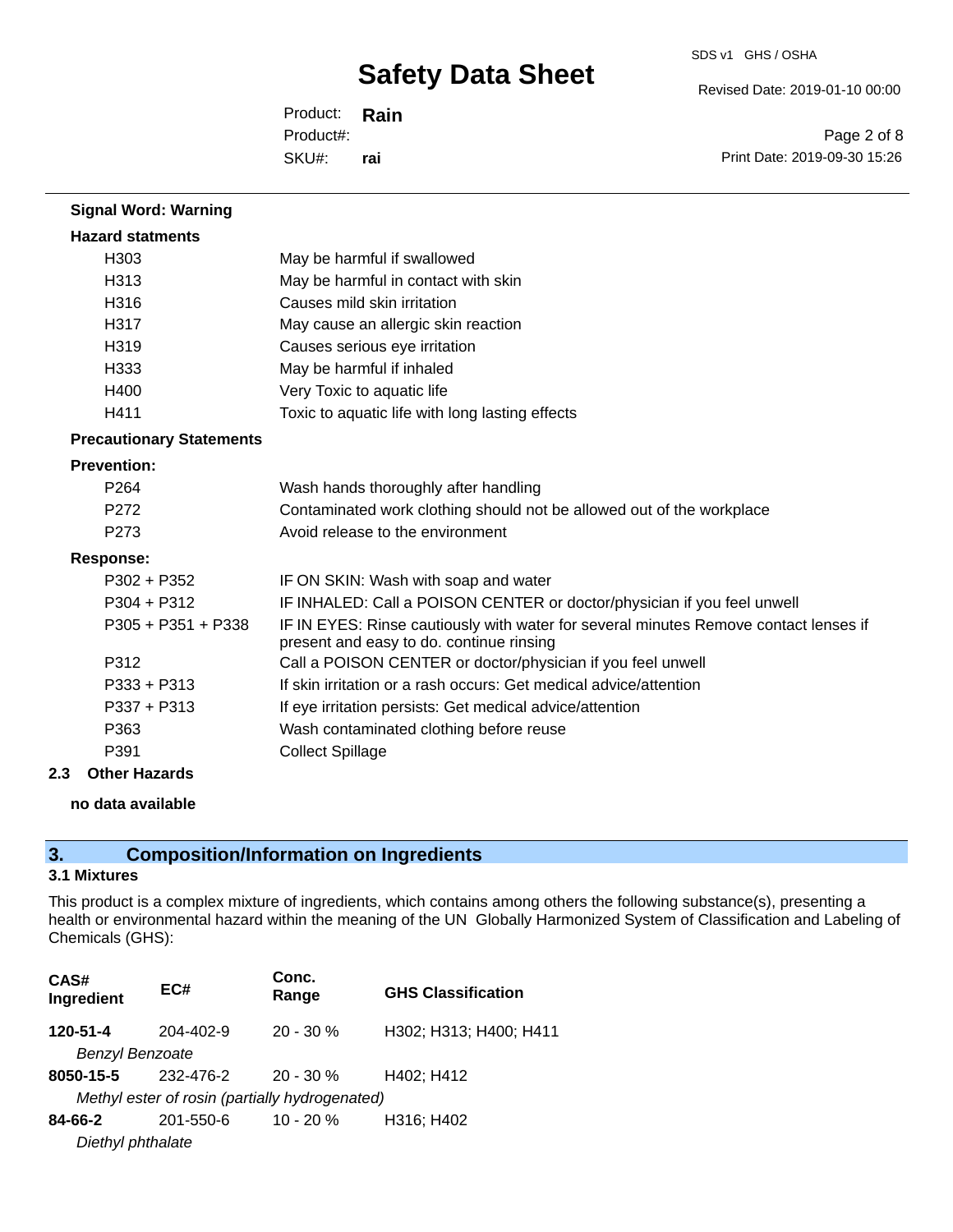SDS v1 GHS / OSHA

Revised Date: 2019-01-10 00:00

Product: **Rain** SKU#: Product#: **rai**

Page 3 of 8 Print Date: 2019-09-30 15:26

| 1222-05-5<br>214-946-9<br>$10 - 20%$<br>H316; H400; H410<br>Hexamethylindanopyran<br>118-58-1<br>204-262-9<br>$5 - 10%$<br>H303; H317; H320; H401; H412<br><b>Benzyl Salicylate</b><br>$105 - 95 - 3$<br>203-347-8<br>$5 - 10%$<br>H401<br>Ethylene brassylate<br>101-86-0<br>202-983-3<br>$2 - 5%$<br>H303; H316; H317; H400; H411<br>Hexyl cinnamaldehyde<br>200-456-2<br>$2 - 5%$<br>H302; H313; H316; H319<br>phenethyl alcohol<br>31906-04-4<br>250-863-4<br>$2 - 5%$<br>H317; H402<br>Hydroxyisohexyl 3-cyclohexene carboxaldehyde<br>106-24-1<br>203-377-1<br>$1 - 2%$<br>H303; H315; H317; H318; H402<br>Geraniol<br>122-40-7<br>204-541-5<br>$1 - 2 \%$<br>H303; H316; H317; H401; H411<br>Amyl Cinnamal<br>$0.1 - 1.0 %$<br>201-289-8<br>H227; H302; H315; H317; H361; H401;<br>H412<br><b>Butylphenyl Methylpropional</b><br>$105 - 87 - 3$<br>203-341-5<br>$0.1 - 1.0 %$<br>H315; H317; H401; H412<br>Geranyl Acetate<br>See Section 16 for full text of GHS classification codes | CAS#<br>Ingredient | EC# | Conc.<br>Range | <b>GHS Classification</b> |
|-----------------------------------------------------------------------------------------------------------------------------------------------------------------------------------------------------------------------------------------------------------------------------------------------------------------------------------------------------------------------------------------------------------------------------------------------------------------------------------------------------------------------------------------------------------------------------------------------------------------------------------------------------------------------------------------------------------------------------------------------------------------------------------------------------------------------------------------------------------------------------------------------------------------------------------------------------------------------------------------------|--------------------|-----|----------------|---------------------------|
|                                                                                                                                                                                                                                                                                                                                                                                                                                                                                                                                                                                                                                                                                                                                                                                                                                                                                                                                                                                               |                    |     |                |                           |
|                                                                                                                                                                                                                                                                                                                                                                                                                                                                                                                                                                                                                                                                                                                                                                                                                                                                                                                                                                                               |                    |     |                |                           |
|                                                                                                                                                                                                                                                                                                                                                                                                                                                                                                                                                                                                                                                                                                                                                                                                                                                                                                                                                                                               |                    |     |                |                           |
|                                                                                                                                                                                                                                                                                                                                                                                                                                                                                                                                                                                                                                                                                                                                                                                                                                                                                                                                                                                               |                    |     |                |                           |
|                                                                                                                                                                                                                                                                                                                                                                                                                                                                                                                                                                                                                                                                                                                                                                                                                                                                                                                                                                                               |                    |     |                |                           |
|                                                                                                                                                                                                                                                                                                                                                                                                                                                                                                                                                                                                                                                                                                                                                                                                                                                                                                                                                                                               |                    |     |                |                           |
|                                                                                                                                                                                                                                                                                                                                                                                                                                                                                                                                                                                                                                                                                                                                                                                                                                                                                                                                                                                               |                    |     |                |                           |
|                                                                                                                                                                                                                                                                                                                                                                                                                                                                                                                                                                                                                                                                                                                                                                                                                                                                                                                                                                                               |                    |     |                |                           |
|                                                                                                                                                                                                                                                                                                                                                                                                                                                                                                                                                                                                                                                                                                                                                                                                                                                                                                                                                                                               | $60 - 12 - 8$      |     |                |                           |
|                                                                                                                                                                                                                                                                                                                                                                                                                                                                                                                                                                                                                                                                                                                                                                                                                                                                                                                                                                                               |                    |     |                |                           |
|                                                                                                                                                                                                                                                                                                                                                                                                                                                                                                                                                                                                                                                                                                                                                                                                                                                                                                                                                                                               |                    |     |                |                           |
|                                                                                                                                                                                                                                                                                                                                                                                                                                                                                                                                                                                                                                                                                                                                                                                                                                                                                                                                                                                               |                    |     |                |                           |
|                                                                                                                                                                                                                                                                                                                                                                                                                                                                                                                                                                                                                                                                                                                                                                                                                                                                                                                                                                                               |                    |     |                |                           |
|                                                                                                                                                                                                                                                                                                                                                                                                                                                                                                                                                                                                                                                                                                                                                                                                                                                                                                                                                                                               |                    |     |                |                           |
|                                                                                                                                                                                                                                                                                                                                                                                                                                                                                                                                                                                                                                                                                                                                                                                                                                                                                                                                                                                               |                    |     |                |                           |
|                                                                                                                                                                                                                                                                                                                                                                                                                                                                                                                                                                                                                                                                                                                                                                                                                                                                                                                                                                                               |                    |     |                |                           |
|                                                                                                                                                                                                                                                                                                                                                                                                                                                                                                                                                                                                                                                                                                                                                                                                                                                                                                                                                                                               | 80-54-6            |     |                |                           |
|                                                                                                                                                                                                                                                                                                                                                                                                                                                                                                                                                                                                                                                                                                                                                                                                                                                                                                                                                                                               |                    |     |                |                           |
|                                                                                                                                                                                                                                                                                                                                                                                                                                                                                                                                                                                                                                                                                                                                                                                                                                                                                                                                                                                               |                    |     |                |                           |
|                                                                                                                                                                                                                                                                                                                                                                                                                                                                                                                                                                                                                                                                                                                                                                                                                                                                                                                                                                                               |                    |     |                |                           |
|                                                                                                                                                                                                                                                                                                                                                                                                                                                                                                                                                                                                                                                                                                                                                                                                                                                                                                                                                                                               |                    |     |                |                           |

See Section 16 for full text of GHS classification codes which where not shown in section 2 Total Hydrocarbon Content (%  $w/w$ ) = 0.00

## **4. First Aid Measures**

## **4.1 Description of first aid measures**

| Inhalation:                                                                                 | Remove from exposure site to fresh air and keep at rest.<br>Obtain medical advice.                            |
|---------------------------------------------------------------------------------------------|---------------------------------------------------------------------------------------------------------------|
| Eye Exposure:                                                                               | Flush immediately with water for at least 15 minutes.<br>Contact physician if symptoms persist.               |
| <b>Skin Exposure:</b>                                                                       | Remove contaminated clothes. Wash thoroughly with water (and soap).<br>Contact physician if symptoms persist. |
| Ingestion:<br>Most important symptoms and effects, both acute and delayed<br>4.2            | Rinse mouth with water and obtain medical advice.                                                             |
| Symptoms:                                                                                   | no data available                                                                                             |
| Risks:<br>Indication of any immediate medical attention and special treatment needed<br>4.3 | Refer to Section 2.2 "Hazard Statements"                                                                      |

```
Treatment: Treatment: Treatment: Refer to Section 2.2 "Response"
```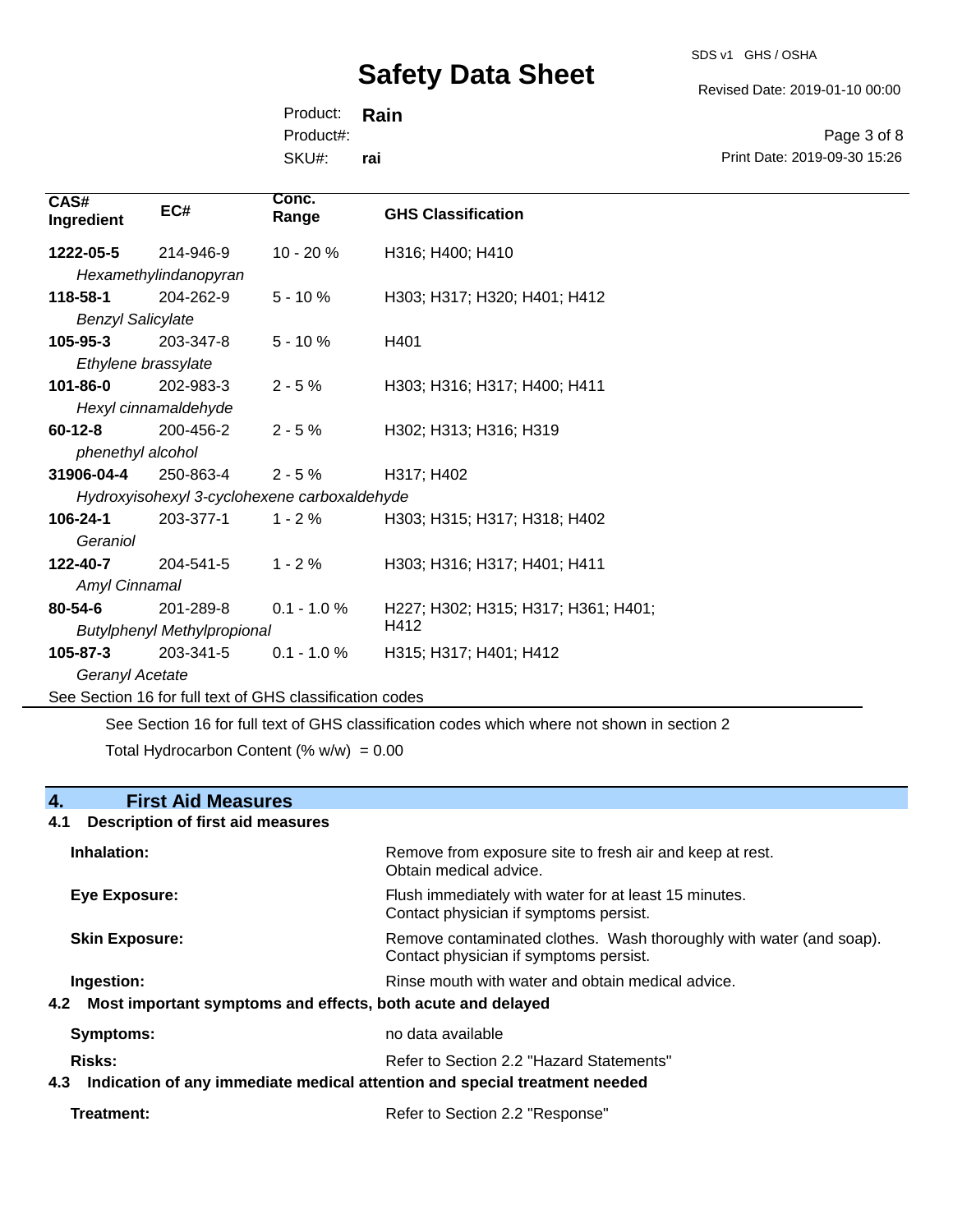SDS v1 GHS / OSHA

Revised Date: 2019-01-10 00:00

Product: **Rain** SKU#: Product#: **rai**

Page 4 of 8 Print Date: 2019-09-30 15:26

| 5.<br><b>Fire-Fighting measures</b>                            |                                                   |
|----------------------------------------------------------------|---------------------------------------------------|
| <b>Extinguishing media</b><br>5.1                              |                                                   |
| Suitable:                                                      | Carbon dioxide (CO2), Dry chemical, Foam          |
| Unsuitable                                                     | Do not use a direct water jet on burning material |
| Special hazards arising from the substance or mixture<br>5.2   |                                                   |
| During fire fighting:<br><b>Advice for firefighters</b><br>5.3 | Water may be ineffective                          |
| <b>Further information:</b>                                    | Standard procedure for chemical fires             |

## **6. Accidental Release Measures**

#### **6.1 Personal precautions, protective equipment and emergency procedures**

Avoid inhalation and contact with skin and eyes. A self-contained breathing apparatus is recommended in case of a major spill.

#### **6.2 Environmental precautions**

Keep away from drains, soil, and surface and groundwater.

### **6.3 Methods and materials for containment and cleaning up**

Clean up spillage promptly. Remove ignition sources. Provide adequate ventilation. Avoid excessive inhalation of vapors. Gross spillages should be contained by use of sand or inert powder and disposed of according to the local regulations.

### **6.4 Reference to other sections**

Not Applicable

## **7. Handling and Storage**

### **7.1 Precautions for safe handling**

Apply according to good manufacturing and industrial hygiene practices with proper ventilation. Do not drink, eat or smoke while handling. Respect good personal hygiene.

## **7.2 Conditions for safe storage, including any incompatibilities**

Store in a cool, dry and ventilated area away from heat sources and protected from light in tightly closed original container. Avoid uncoated metal container. Keep air contact to a minimum.

## **7.3 Specific end uses**

No information available

#### **8. Exposure Controls/Personal Protection**

#### **8.1 Control parameters**

| <b>Exposure Limits:</b>      |                   |                              |              |       |             |                                           |  |
|------------------------------|-------------------|------------------------------|--------------|-------|-------------|-------------------------------------------|--|
| <b>Component</b>             |                   |                              | <b>ACGIH</b> | ACGIH | <b>OSHA</b> | OSHA<br>TWA ppm STEL ppm TWA ppm STEL ppm |  |
| 84-66-2                      | Diethyl phthalate |                              |              |       |             |                                           |  |
| <b>Engineering Controls:</b> |                   | Use local exhaust as needed. |              |       |             |                                           |  |

## **8.2 Exposure controls - Personal protective equipment**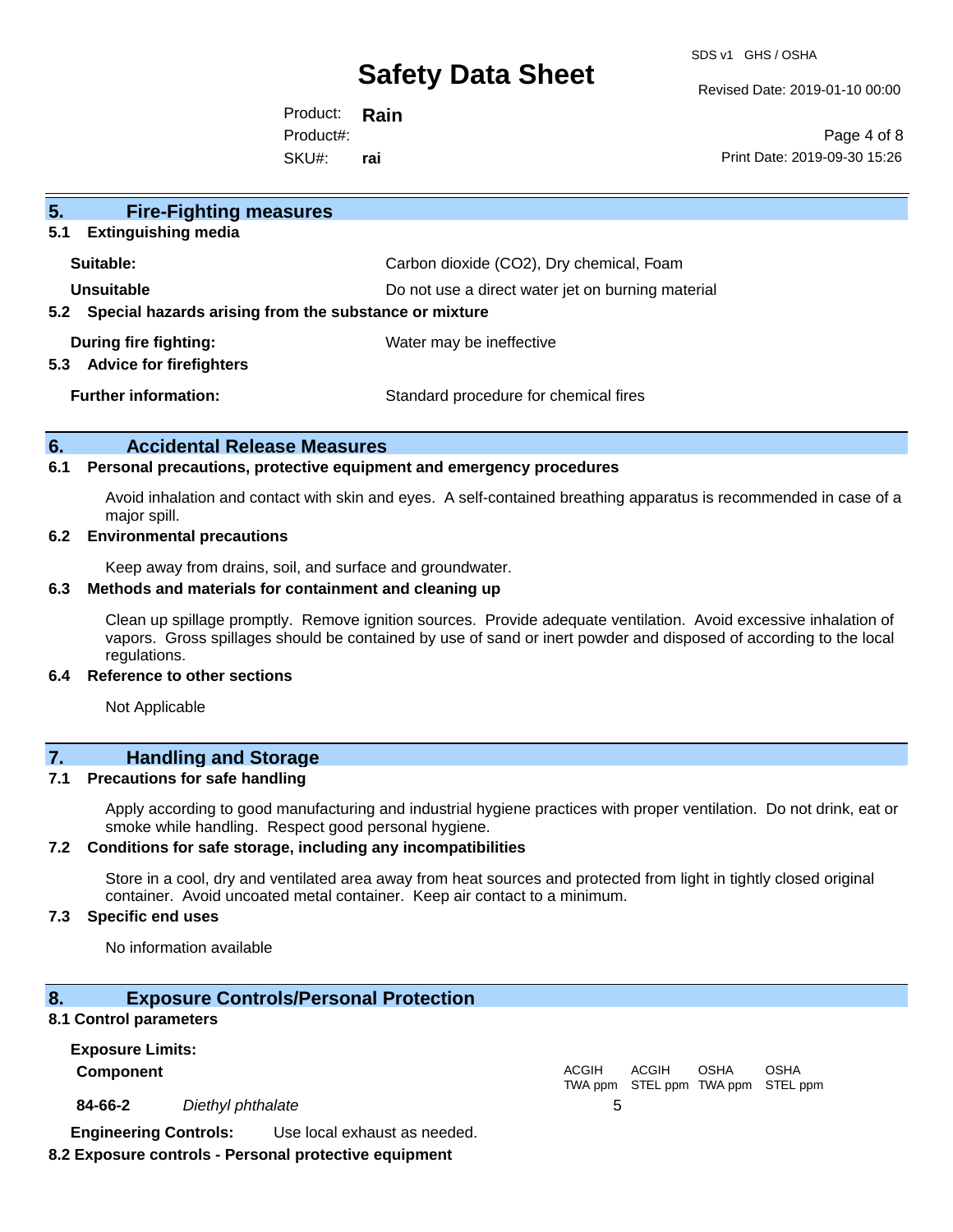SDS v1 GHS / OSHA

|               | $\sum$ | Revised Date: 2019-01-10 00:00 |
|---------------|--------|--------------------------------|
| Product: Rain |        |                                |
| Product#:     |        | Page 5 of 8                    |
| SKU#:         | rai    | Print Date: 2019-09-30 15:26   |
|               |        |                                |

| Eye protection:                | Tightly sealed goggles, face shield, or safety glasses with brow guards and side shields, etc.<br>as may be appropriate for the exposure |
|--------------------------------|------------------------------------------------------------------------------------------------------------------------------------------|
| <b>Respiratory protection:</b> | Avoid excessive inhalation of concentrated vapors. Apply local ventilation where appropriate.                                            |
| <b>Skin protection:</b>        | Avoid Skin contact. Use chemically resistant gloves as needed.                                                                           |

## **9. Physical and Chemical Properties**

### **9.1 Information on basic physical and chemical properties**

| Appearance:                  | Liquid                                  |
|------------------------------|-----------------------------------------|
| Odor:                        | Conforms to Standard                    |
| Color:                       | Nearly Colorless G0 to Pale Yellow (G2) |
| <b>Viscosity:</b>            | Liquid                                  |
| <b>Freezing Point:</b>       | Not determined                          |
| <b>Boiling Point:</b>        | Not determined                          |
| <b>Melting Point:</b>        | Not determined                          |
| <b>Flashpoint (CCCFP):</b>   | >200 F (93.33 C)                        |
| Auto flammability:           | Not determined                          |
| <b>Explosive Properties:</b> | None Expected                           |
| <b>Oxidizing properties:</b> | None Expected                           |
| Vapor Pressure (mmHg@20 C):  | 0.0017                                  |
| %VOC:                        | 0.00                                    |
| Specific Gravity @ 25 C:     | 1.0530                                  |
| Density $@25C$ :             | 1.0500                                  |
| Refractive Index @ 20 C:     | 1.5270                                  |
| Soluble in:                  | Oil                                     |

## **10. Stability and Reactivity**

| 10.1 Reactivity                         | None                                               |
|-----------------------------------------|----------------------------------------------------|
| <b>10.2 Chemical stability</b>          | Stable                                             |
| 10.3 Possibility of hazardous reactions | None known                                         |
| 10.4 Conditions to avoid                | None known                                         |
| 10.5 Incompatible materials             | Strong oxidizing agents, strong acids, and alkalis |
| 10.6 Hazardous decomposition products   | None known                                         |

## **11. Toxicological Information**

## **11.1 Toxicological Effects**

Acute Toxicity Estimates (ATEs) based on the individual Ingredient Toxicity Data utilizing the "Additivity Formula"

**Acute toxicity - Oral - (Rat) mg/kg** (LD50: 3125.0000) May be harmful if swallowed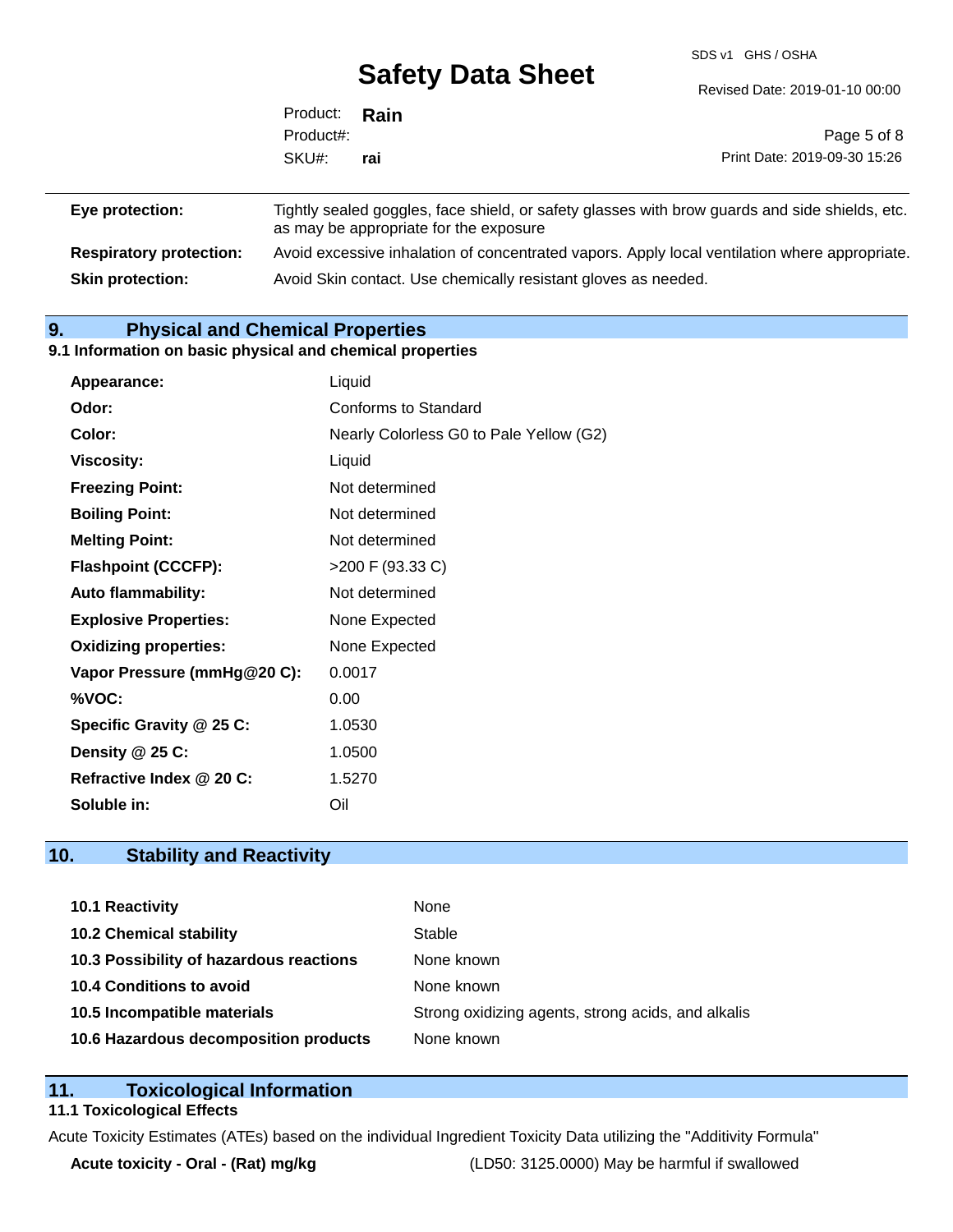SDS v1 GHS / OSHA

Revised Date: 2019-01-10 00:00

Product: **Rain** SKU#: Product#: **rai**

Page 6 of 8 Print Date: 2019-09-30 15:26

| Acute toxicity - Dermal - (Rabbit) mg/kg           | (LD50: 4444.4444) May be harmful in contact with skin    |
|----------------------------------------------------|----------------------------------------------------------|
| Acute toxicity - Inhalation - (Rat) mg/L/4hr       | (LD50: 29.4802) May be harmful if inhaled                |
| <b>Skin corrosion / irritation</b>                 | May be harmful if inhaled                                |
| Serious eye damage / irritation                    | Causes serious eye irritation                            |
| <b>Respiratory sensitization</b>                   | Not classified - the classification criteria are not met |
| <b>Skin sensitization</b>                          | May cause an allergic skin reaction                      |
| <b>Germ cell mutagenicity</b>                      | Not classified - the classification criteria are not met |
| Carcinogenicity                                    | Not classified - the classification criteria are not met |
| <b>Reproductive toxicity</b>                       | Not classified - the classification criteria are not met |
| Specific target organ toxicity - single exposure   | Not classified - the classification criteria are not met |
| Specific target organ toxicity - repeated exposure | Not classified - the classification criteria are not met |
| <b>Aspiration hazard</b>                           | Not classified - the classification criteria are not met |
|                                                    |                                                          |
|                                                    |                                                          |
| <b>Ecological Information</b><br>12.               |                                                          |
| 12.1 Toxicity                                      |                                                          |
| <b>Acute acquatic toxicity</b>                     | Very Toxic to aquatic life                               |
| <b>Chronic acquatic toxicity</b>                   | Toxic to aquatic life with long lasting effects          |
| <b>Toxicity Data on soil</b>                       | no data available                                        |
| <b>Toxicity on other organisms</b>                 | no data available                                        |
|                                                    |                                                          |
| 12.2 Persistence and degradability                 | no data available                                        |
| 12.3 Bioaccumulative potential                     | no data available                                        |
| 12.4 Mobility in soil                              | no data available                                        |
| 12.5 Other adverse effects                         | no data available                                        |

## **13. Disposal Conditions**

### **13.1 Waste treatment methods**

Do not allow product to reach sewage systems. Dispose of in accordance with all local and national regulations. Send to a licensed waste management company.The product should not be allowed to enter drains, water courses or the soil. Do not contaminate ponds, waterways or ditches with chemical or used container.

## **14. Transport Information**

**ADR/RID (International Road/Rail)**

| <b>Marine Pollutant</b>                     | Yes. Ingredient of greatest environmental impact:<br>120-51-4 : (20 - 30 %) : Benzyl Benzoate |              |                                     |                 |        |  |
|---------------------------------------------|-----------------------------------------------------------------------------------------------|--------------|-------------------------------------|-----------------|--------|--|
| Regulator                                   |                                                                                               | <b>Class</b> | <b>Pack Group</b>                   | <b>Sub Risk</b> | UN-nr. |  |
| U.S. DOT (Non-Bulk)<br><b>Chemicals NOI</b> |                                                                                               |              | Not Regulated - Not Dangerous Goods |                 |        |  |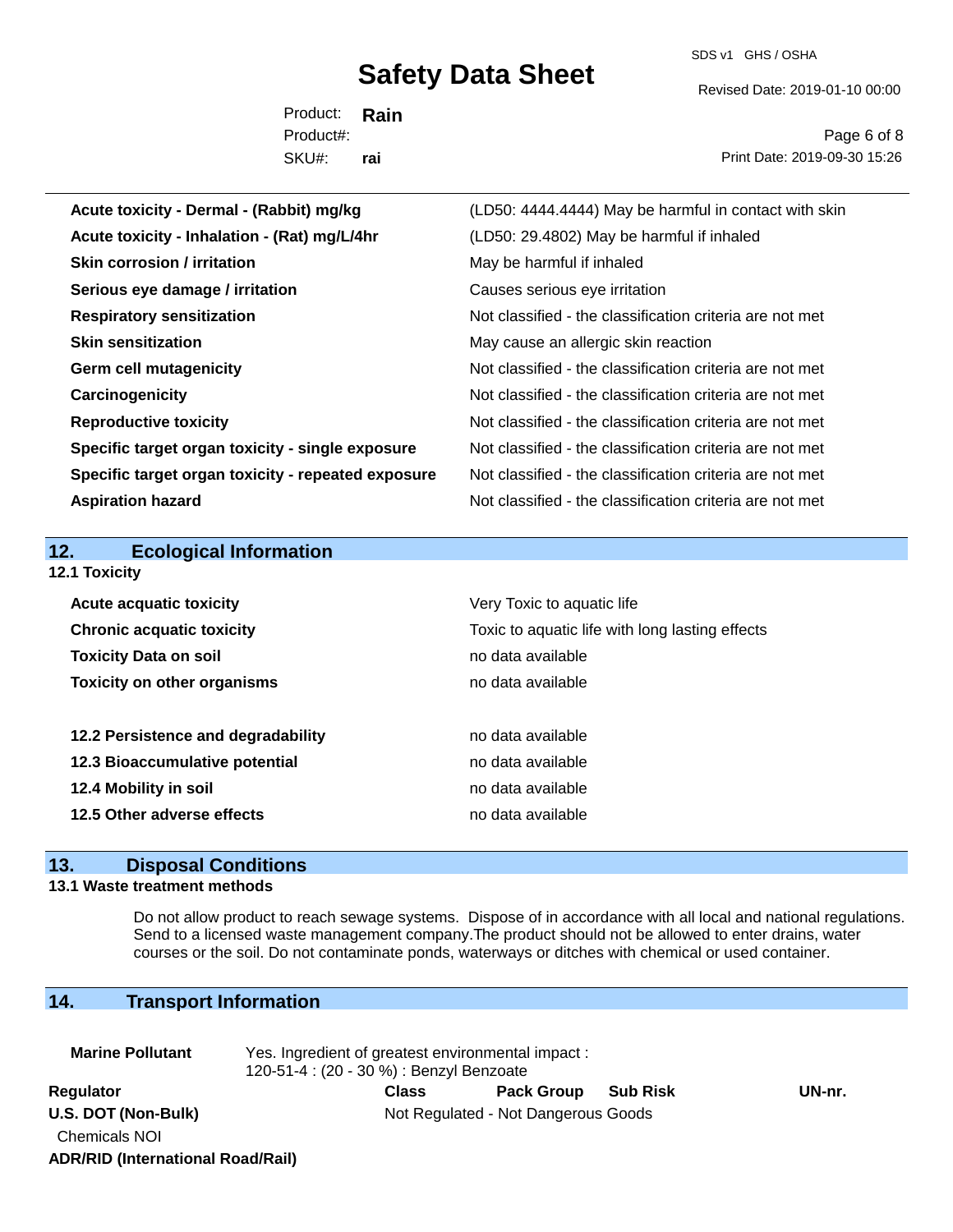SDS v1 GHS / OSHA

Revised Date: 2019-01-10 00:00

|                                                               | Product:  | Rain |                                                              |                              |  |  |
|---------------------------------------------------------------|-----------|------|--------------------------------------------------------------|------------------------------|--|--|
|                                                               | Product#: |      |                                                              | Page 7 of 8                  |  |  |
|                                                               | SKU#:     | rai  |                                                              | Print Date: 2019-09-30 15:26 |  |  |
|                                                               |           |      |                                                              |                              |  |  |
| <b>Environmentally Hazardous</b>                              |           | 9    | Ш                                                            | UN3082                       |  |  |
| Substance, Liquid, n.o.s.                                     |           |      |                                                              |                              |  |  |
| <b>IATA (Air Cargo)</b>                                       |           |      |                                                              |                              |  |  |
| <b>Environmentally Hazardous</b><br>Substance, Liquid, n.o.s. |           | 9    | III                                                          | UN3082                       |  |  |
| IMDG (Sea)                                                    |           |      |                                                              |                              |  |  |
| <b>Environmentally Hazardous</b><br>Substance, Liquid, n.o.s. |           | 9    | III                                                          | <b>UN3082</b>                |  |  |
|                                                               |           |      |                                                              |                              |  |  |
| 15.<br><b>Regulatory Information</b>                          |           |      |                                                              |                              |  |  |
| <b>U.S. Federal Regulations</b>                               |           |      |                                                              |                              |  |  |
| <b>TSCA (Toxic Substance Control Act)</b>                     |           |      | All components of the substance/mixture are listed or exempt |                              |  |  |
| 40 CFR(EPCRA, SARA, CERCLA and CAA)                           |           |      | This product contains the following components:              |                              |  |  |
| 84-66-2<br>$201 - 550 - 6$ 10 - 20 %                          |           |      | Diethyl phthalate                                            |                              |  |  |
| <b>U.S. State Regulations</b>                                 |           |      |                                                              |                              |  |  |

## **California Proposition 65 Warning** No Warning required

**Canadian Regulations**

**DSL DSL 100.00%** of the components are listed or exempt.

## **16. Other Information**

## **GHS H-Statements referred to under section 3 and not listed in section 2**

| H227 : Combustible liquid                                 | H302 : Harmful if swallowed                                    |  |  |
|-----------------------------------------------------------|----------------------------------------------------------------|--|--|
| H315 : Causes skin irritation                             | H317 : May cause an allergic skin reaction                     |  |  |
| H318 : Causes serious eye damage                          | H320 : Causes eye irritation                                   |  |  |
| H361: Suspected of damaging fertility or the unborn child | H401 : Toxic to aquatic life                                   |  |  |
| H402 : Harmful to aquatic life                            | H410 : Very toxic to aquatic life with long lasting<br>effects |  |  |
| H412 : Harmful to aquatic life with long lasting effects  |                                                                |  |  |
| <b>Total Fractional Values</b>                            |                                                                |  |  |
| (TFV) Risk                                                | (TFV) Risk                                                     |  |  |
| (169.61) Acute Toxicity Inhalation, Category 5            | (60.66) Aquatic Chronic Toxicity, Category 3                   |  |  |
| (33.00) Sensitization, Skin, Category 1A                  | (8.10) Sensitization, Skin, Category 1B                        |  |  |
| (5.95) Aquatic Chronic Toxicity, Category 2               | (4.25) Skin Corrosion/Irritation, Category 3                   |  |  |
| (2.66) Aquatic Chronic Toxicity, Category 4               | (2.10) Sensitization, Skin, Category 1                         |  |  |
| (1.87) Eye Damage/Eye Irritation, Category 2A             | (1.60) Acute Toxicity Oral, Category 5                         |  |  |
| (1.46) Aquatic Acute Toxicity, Category 1                 | (1.13) Acute Toxicity Dermal, Category 5                       |  |  |